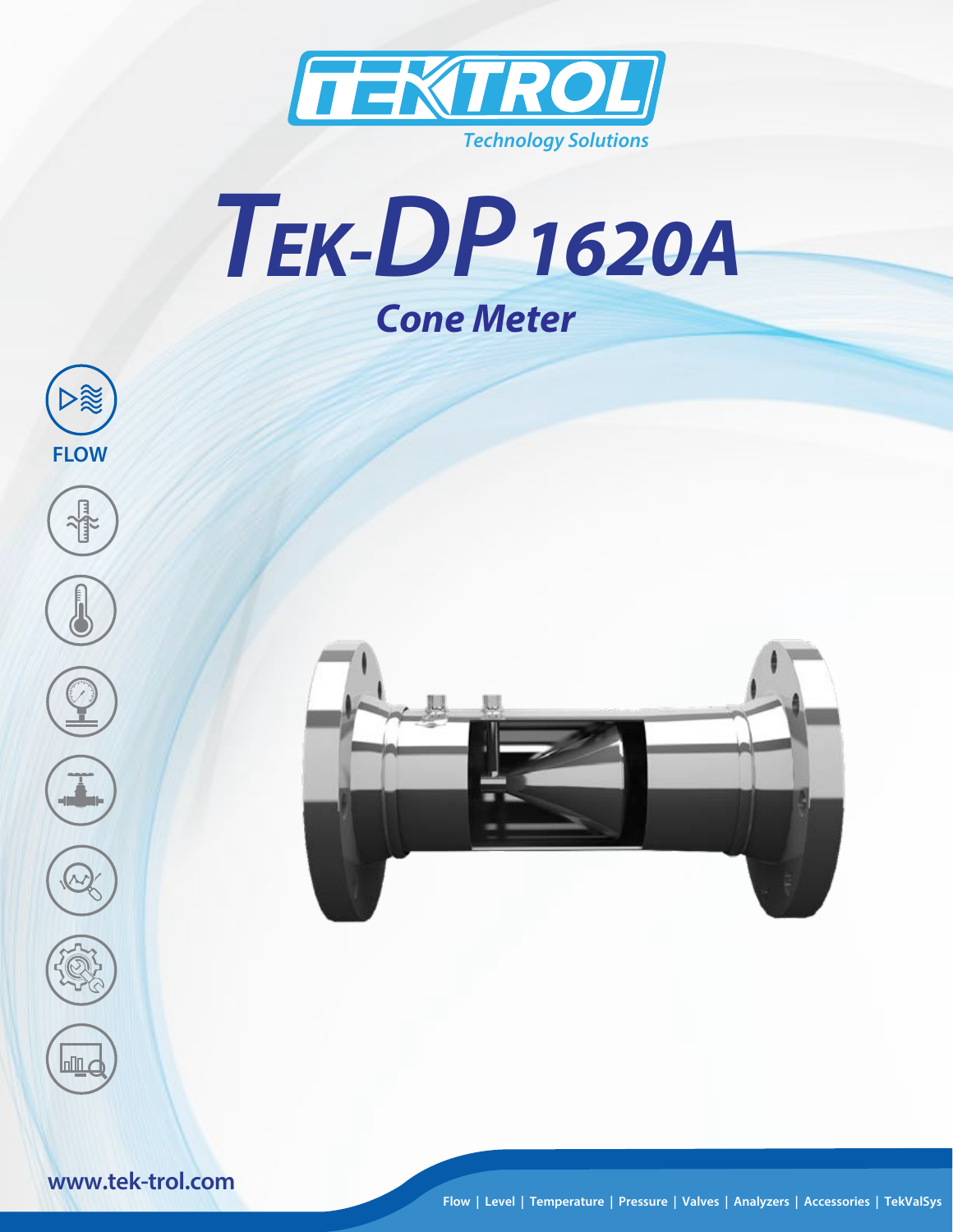

# *Introduction*

Tek-DP 1620A Cone Meters are manufactured and designed for measuring multiple fluid types from gases to liquids and vapors, the meter uses differential pressure to provide accurate, repeatable and low cost of ownership measurement solutions.

All Tek-DP Cone Meters read flow rates by using by a differential pressure or multi-variable transmitter in conjunction with a flow computer in certain world regions chart recorders are still used which will operate with a cone meter.

The method used to connect the transmitter to the meter varies, depending on the type of product measured and available space for mounting the meter in the supporting pipework. This operator manual provides installation instructions and some piping diagrams for using the Cone Meter in liquid, gas, and steam applications.

# *Main Meter Components*

The Cone Meter comprises three main components, as shown in figure 1 and figure 2.

- Meter body or tube (closed conduit) with or without flanges.
- Differential Pressure Cone assembly, either fabricated or machined from a mono-block stainless/other steel piece (not carbon) positioned in the center of the meter tube.
- A pair of pressure tapping's wall tap upstream and a sensing tap downstream with a pressure sensing conduit for reading differential pressures at the center of the cone and meter body.

**\*Note:** a downstream wall-tap may be used under certain process measurement conditions.

All Tek-DP Meters can be manufactured from various materials (Carbon-A105/106/LF350 steels etc., stainless, or duplex stainless steel) to meet specific process requirements for metering: natural gas steam, air, nitrogen, ethanol, digester gas and a host of hydrocarbon and non-Hydrocarbon liquids from crude oil to wastewater and cryogenic products.

The TEK-DP 1620A Cone Meter is manufactured to meet the ISO 5167 Part 5 DP Cone Meter Standard when applied for custody transfer applications the same dimensions and geometry is used for other cone meter types with certain exceptions such as wall taps for vertical flow orientations and extra taps for smart metering operations.



Fig 1: Basic components of Tek-DP 1620A Cone Meter

The Tek-DP 1620A Cone Meter has no moving parts and is designed to ISO 5167 Part 5 Geometries. There are no stagnation areas at the DP meter element where trash or fluid particles can lodge within the measurement section during normal flowing conditions.

The meter is virtually maintenance-free due to the self-cleaning action at the cone beta edge which resides downstream of the flow .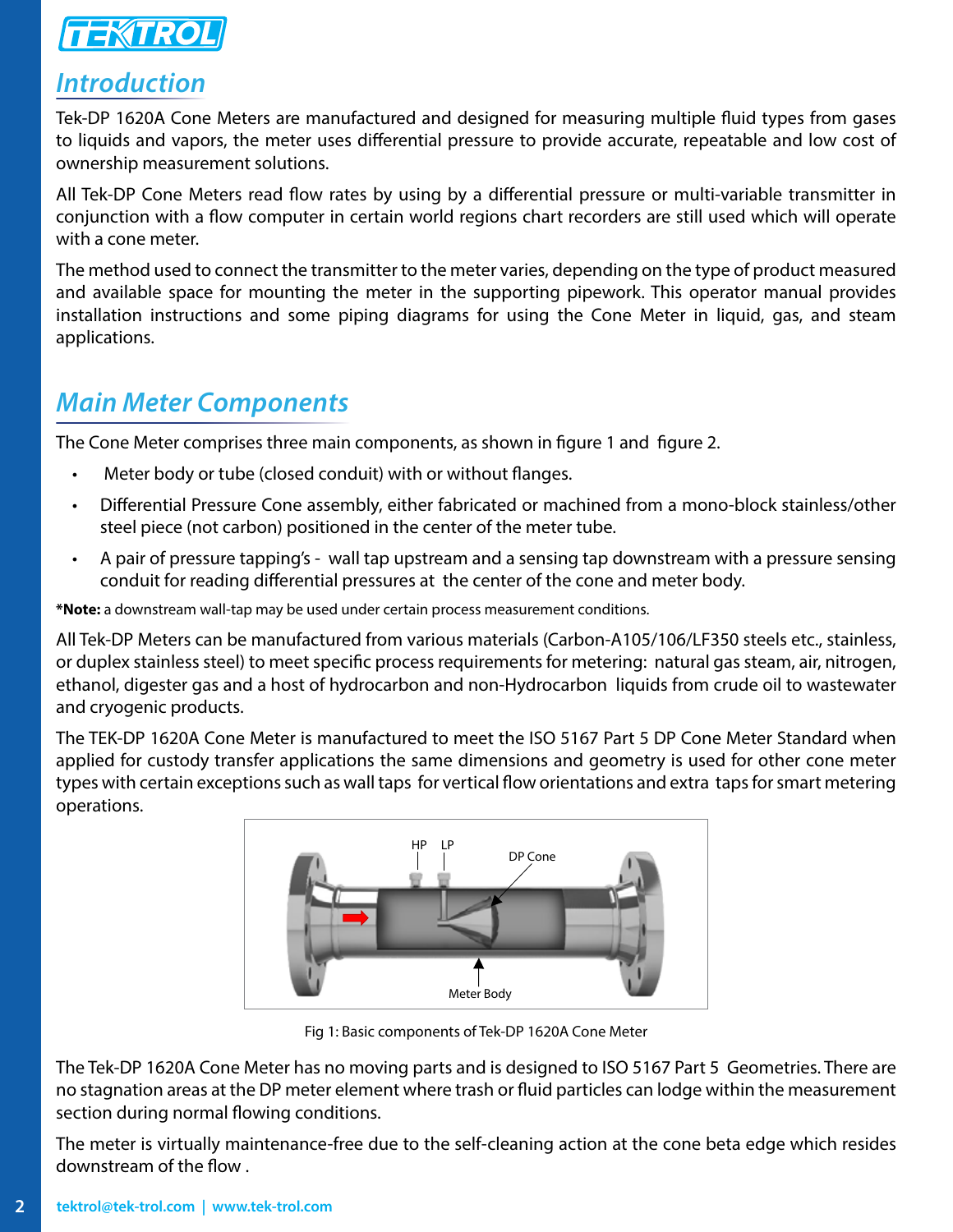![](_page_2_Picture_0.jpeg)

# *Measuring Principle*

The Tek-DP 1620A Cone Meter generates a differential pressure across a centrally fixed cone shape that can be used to calculate fluid flow rates using ISO 5167 Part 5 published equations.

A DP or MVT transmitter measures the differential pressure and outputs an integrated electronic signal, typically via standard Modbus or a 4-20mA output to a flow measurement computer with cone meter equations installed, or other process control tertiary device for readout and review. For compressible fluids (gases), line pressure and temperature measurements are required for accurate flow rate calculations such as custody transfer applications as well as compensation for any adiabatic changes in the meter expansion factor also detailed in ISO 5167 Part 5. During normal operation process fluids flow around the differential producer cone, and pressure drop occurs according to Bernoulli principles of conservation of energy. The static line pressure (P1) is measured via a wall tap strategically located upstream of the cone (Figure 2). Pressure is also measured via a sensing tap that is connected to the cone center using a conduit and measures pressure at a central point immediately downstream of the cone (P2). The fluid flow-rate is calculated using the differential pressure(DP).

The principle of the conservation of mass and energy applies to cone meters thus, a flow rate Q is proportional to the Square Root of the DP. The pipe area is based on the internal pipe diameter and the area reduction being the annulus area at the cone beta edge. This relationship is called the beta ratio (β) for DP Cone Meters this is calculated as being:

$$
\beta = \sqrt{1 - \frac{d^2}{D^2}}
$$

Where, D is pipe Diameter. d is Cone Diameter.

![](_page_2_Figure_7.jpeg)

Fig 2: TEK-DP 1620A DP Cone Meter (Cutaway View – Flow Streams)

The meter differential producer cone element reshapes the fluid velocity profile directly upstream and across the expanding element conditioning flows naturally and eliminating the need for traditional flow conditioners or long straight lengths. Tek-DP 1620A Cone Meter can therefore be installed in shorter meter runs than those required by a conventional differential pressure meter and high degrees of performance are ensured even under extremely disturbed flow conditions.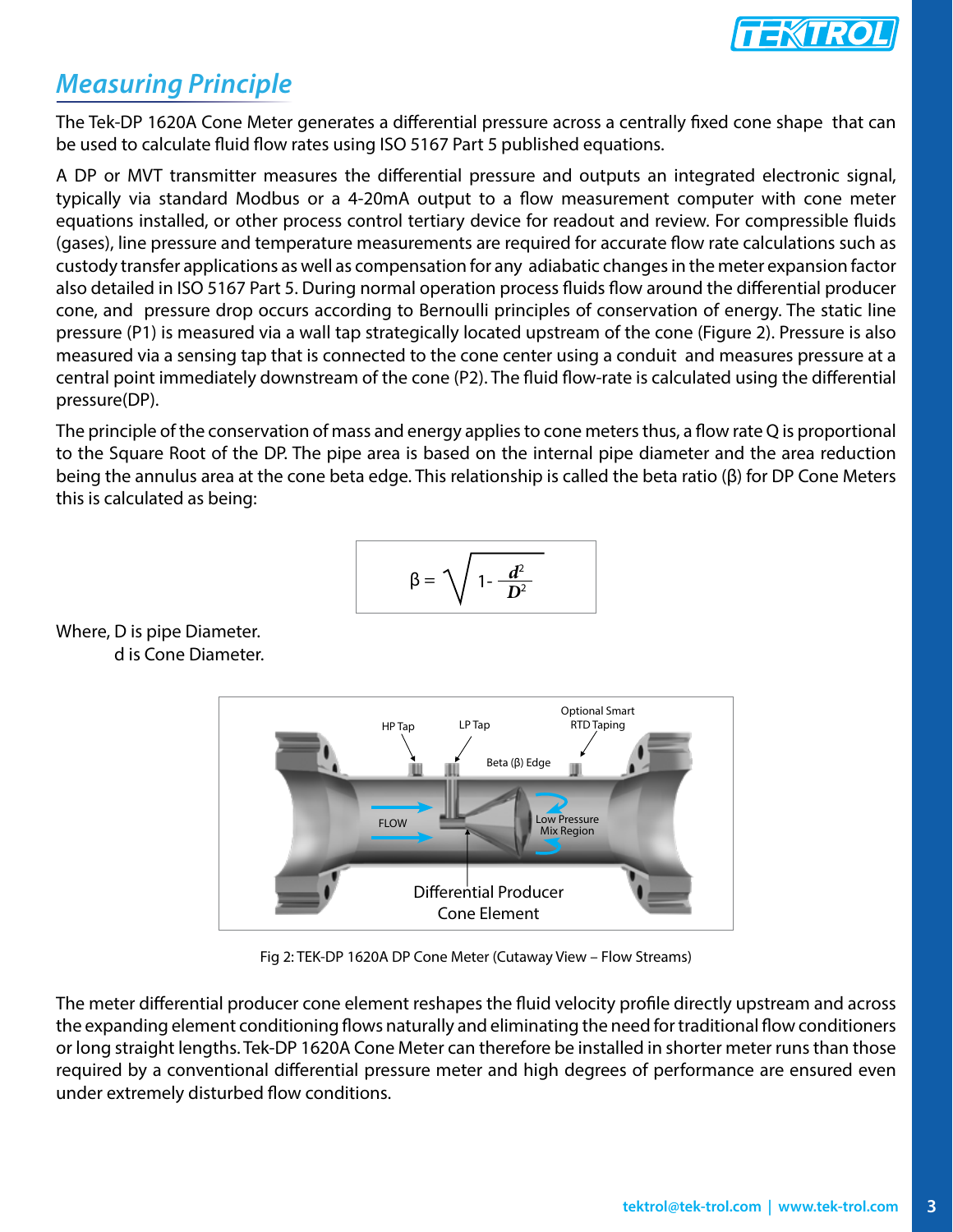![](_page_3_Picture_0.jpeg)

# *Operations*

All Tek-DPro DP Cone Meters are fabricated and assembled using ASME approved welding techniques. Welder qualifications and material certification available to 3.lb and 3.lc quality requirements with full material traceability either in standard steels or exotics.

![](_page_3_Figure_3.jpeg)

Fig 3: Tek-DP 1620A DP Cone Meter

TEK-DPro Cone Meters are manufactured with attention to their geometry and metrology based on ISO Standards. All up and downstream weld-neck seam welds are honed to provide smooth entry & exit into and out of the cone meter measurement section.

This honing procedure minimizes fluid jetting effects entering the meter throat/annulus that may occur at certain higher fluid  $Re<sub>D</sub>$  numbers.

**\*Note:** Jetting effects occur where weld beads protrude into the flow stream and may cause an over-run of the flow conditioning effect provided by the meter DP element. This effect is particularly evident on larger beta ratios, it is good practice to always implement this operation in the manufacturing process of a cone meter.

# *System Components*

A transmitter, valve manifold, shut-off valves, and impulse tubing are typically required for the operation of a Tek-DP 1620A Cone Meter. If the meter is used to measure steam, a condensate pot may also be required.

### **Differential Pressure Transmitters**

A differential pressure transmitter records the differential pressure signal generated by the cone meter and provides an analog or serial output to a flow computer or data control system. The transmitter(s) selected for an installation must be appropriate for operating conditions of the process in terms of both accuracy and safety. DP devices must be zeroed following installation. The procedure varies somewhat for liquid, gas, and steam applications.

### **Shut-Off Valves**

Choose a block valve that is rated for the operating pressure of the pipe in which it will be installed. Where dangerous or corrosive fluids or gases like oxygen are likely, the block valve and packing must provide ample protection.

**\*Note:** The valves must not affect the transmission of the differential pressure signal.

Install block valves next to the Tek-DP 1620A Cone Meter pressure taps. Never use a globe valve for differential pressure transmission lines. ( See: Figure 4)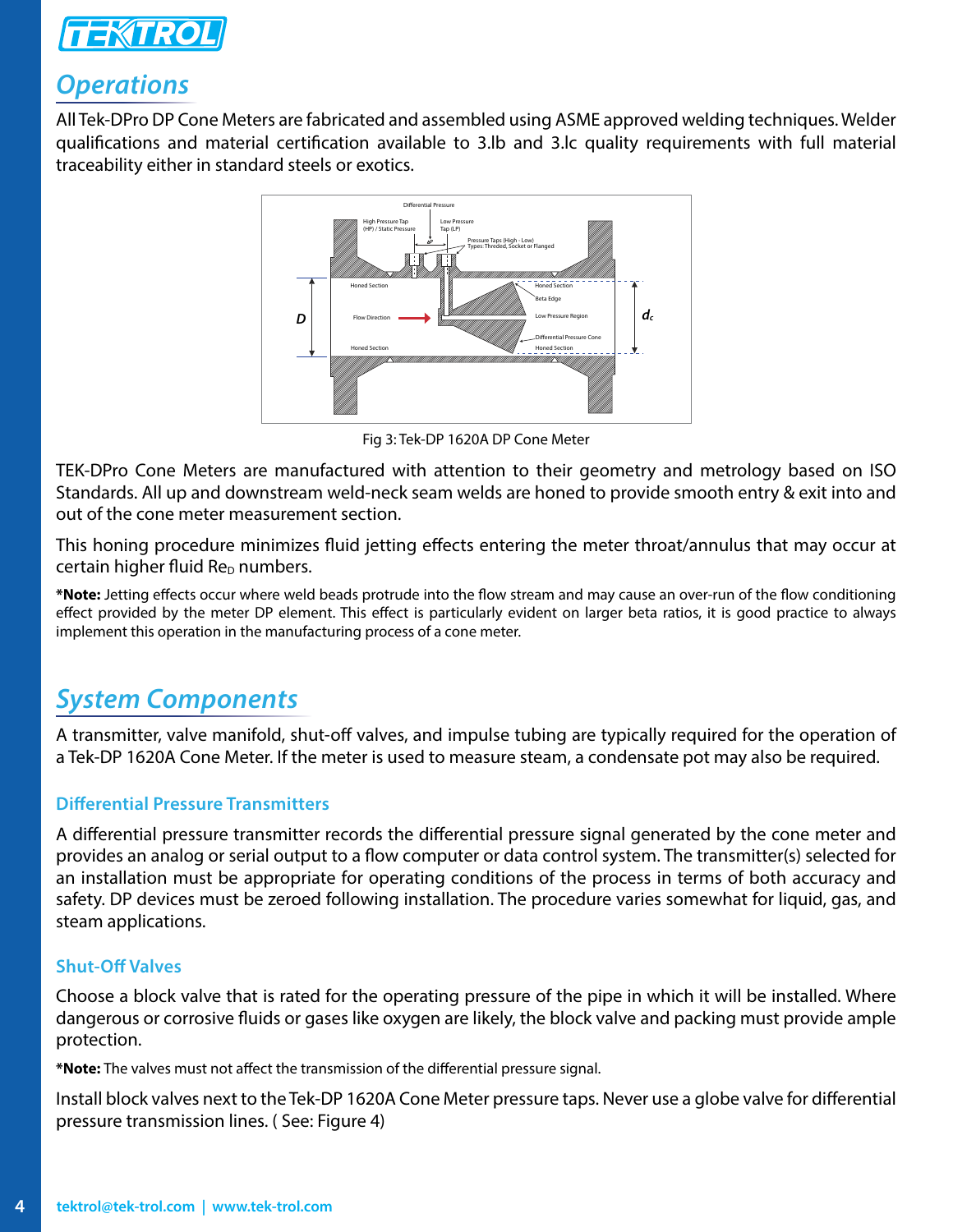![](_page_4_Picture_0.jpeg)

![](_page_4_Picture_1.jpeg)

Fig 4: Valve Connections

### **Valve Manifolds**

A 3-way or 5-way valve manifold isolates the transmitter from the process lines (5-valve manifolds are recommended). They allow the operator to calibrate the transmitter without removing it from the impulse tubing, drain the transmitter and impulse tubing or vent it to atmosphere. (See Figure 5)

![](_page_4_Picture_5.jpeg)

Fig 5: Valve Manifolds

\*Note: Valve manifolds must be oriented according to manufacturer's instructions to prevent trapping of air or liquid in the sensing lines and tubing. This can cause an incorrect flow measurement condition.

### **Impulse Tubing Considerations**

Before connecting impulse tubing between the Tek-DP 1620A Cone Meter and its transmitter, consider the following installation advice for optimizing your system's measurement accuracy. "In a well-designed installation, fluids will drain freely from the process lines and gases will vent to the atmosphere".

### **Tubing Size Selection**

Impulse tubing that connects any Tek-DP 1620A Cone Meter tap holes to the transmitter have diameters that change with service conditions. The bore should be no smaller than ¼"(6 mm) a minimum diameter of 3/8"(10 mm) is recommended to allow for any condensate drainage and also reduce plugging or freezing.

### **Process Tubing or Sensing Lines**

The internal diameter (ID) must not exceed 1" (25 mm). For steam applications, the ID should be in the range 3/8" (10 mm) to 1" (25 mm) depending on meter diameter.

The use of incorrect tubing both diameter and material selection can create a safety risk and the cost incurred to regaining a process system control can be substantial. High reliability is required for flow signals used in process safety management. A minimum tubing ID of 5/8" (16 mm) is recommended for these types of industrial applications were possible. For high temperatures in condensing vapor service, 1" (25 mm) is preferred.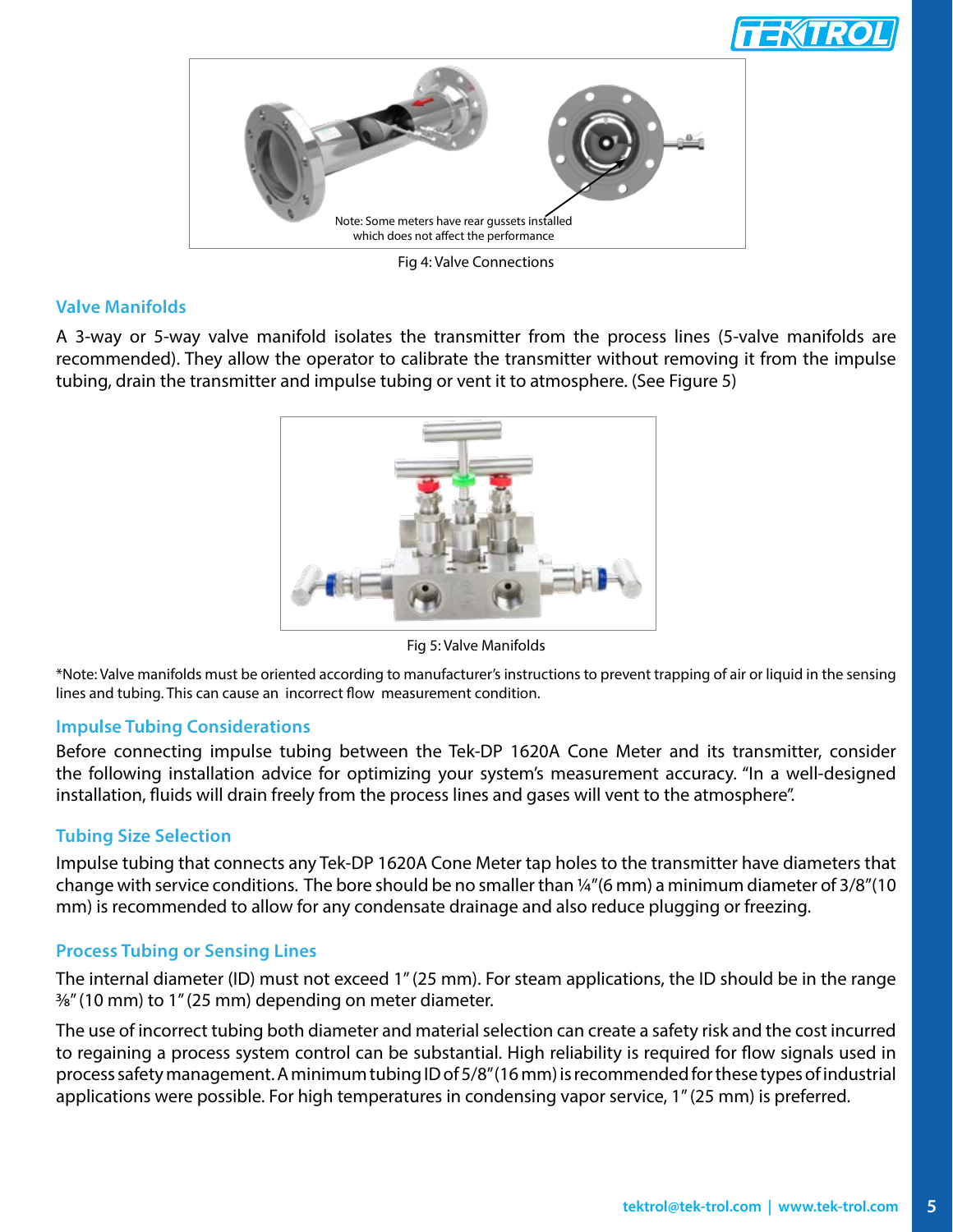![](_page_5_Picture_0.jpeg)

### **Tubing Lengths and Configurations**

For best performance, please try to meet the following recommendations for tubing length and tubing orientation:

- Tubing lengths must be short enough to ensure a high degree of accuracy, and long enough to ensure proper cooling of high-temperature fluids before they reach the transmitter.
- Make sure the installation permits access to impulse tubes, valves, valve manifolds, and transmitters in case of maintenance and also emergency maintenance.
- Limit the number of fittings and avoid long tubing sections, which can impair measurement accuracy and increase the risk of plugging.
- Avoid changes in tubing elevation and fluid temperature if possible. Differences in elevation will cause differences in hydrostatic pressure of liquid columns in process or sensing lines.
- Temperature differences may cause a difference between the density of the fluids in the two sensing lines, which will change the amount of differential pressure measured. Both can result in inaccurate differential pressure measurements. Fasten both process lines together, if possible, to alleviate this type of issue.
- Install process lines so that they slope in only one direction (up or down). If piping must be installed to slope in more than one direction, do not allow more than one bend and install a liquid or gas trap, as applicable. A liquid trap should be installed at the lowest point in a gas service installation. A gas trap should be installed at the highest point in a liquid service installation.

### **Very High Temperature Applications**

Steam vapor can reach 1500°F (815°C), which exceeds the temperature rating of standard DP and pressure transmitters (200°F or 92°C Max). A condensate chamber / vessel can be used to isolate the transmitter from extreme temperature effects. Alternatively, a long tube section can be installed to allow the fluid to cool sufficiently before it reaches the transmitter.

As a general operational guideline when planning tubing lengths for temperature control, run a horizontal tubing orientation where possible, and allow for a temperature drop of 100°F (37.8°C) per foot (305 mm) of tubing.

\*Note: This is a rule of thumb guideline, the operator is still responsible for verification that the temperature at the transmitter does not exceed the transmitter's thermal rating including the environmental conditions during operation.

### **Very Cold Temperatures**

During cold temperature installations, thermal insulation and/or "heat tracing" of process lines may be necessary this is required where liquids are present or the possibility of liquid drop out in a gas stream that sustains a freeze temperature to cause the liquid to solidify and block the sensing line. The amount of heat used to prevent these issues must be calculated carefully to also prevent liquids from vaporizing and prevent condensable vapors from producing unwanted condensation dual phase conditions. Fastening process lines together is highly recommended to help keep process lines approximately at the same temperature. Providing temperature-controlled environmental conditions for the transmitter also helps to ensure accurate metering in locations where extreme temperature swings are likely (i.e., offshore platforms, desert installations or artic circle regions).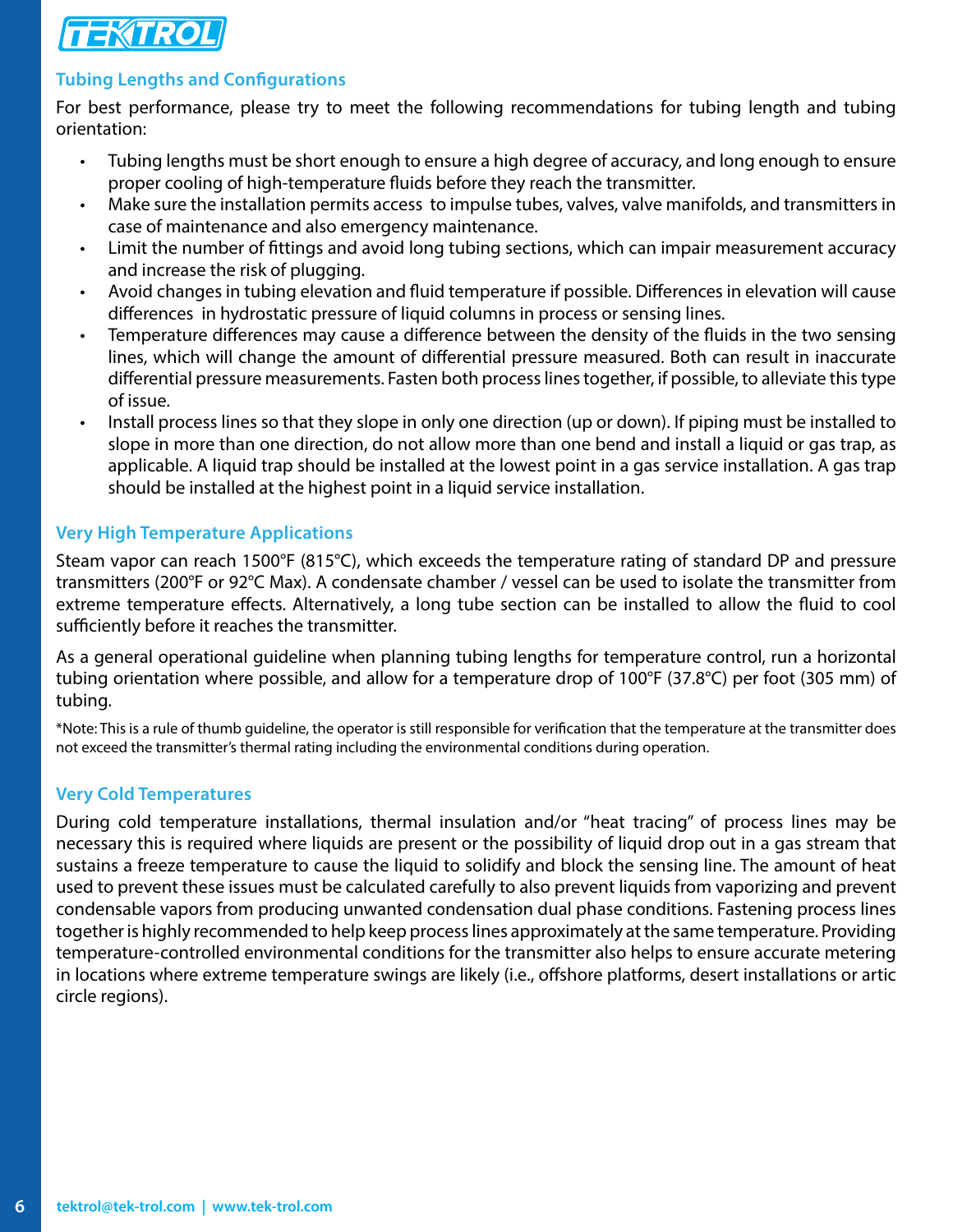![](_page_6_Picture_0.jpeg)

# *Applications*

- Tek-DP 1620A Cone Meters are fully capable and designed to work in both unprocessed and processed applications, and are ideal for upstream, midstream and downstream flow measurement applications that present large measurement challenges.
- The Tek-DP 1620A Meter is also available in many different configurations for low-pressure coalbed or seam methane wellhead, High or low pressure separator, wet gas with Tek-DPro Validation Systems steam and other field applications, compressor anti-surge control, and fuel gas as detailed within the company website .

| <b>Accuracy</b>                         | $\pm$ 0.5% with Calibration                                                                                                               |  |  |  |  |  |  |  |  |
|-----------------------------------------|-------------------------------------------------------------------------------------------------------------------------------------------|--|--|--|--|--|--|--|--|
| <b>Repeatability</b>                    | $\pm$ 0.1% or better                                                                                                                      |  |  |  |  |  |  |  |  |
| <b>Flow Ranges</b>                      | 10:1 and greater                                                                                                                          |  |  |  |  |  |  |  |  |
| <b>Standard Beta Ratios</b>             | 0.45 through 0.85<br>Special betas available                                                                                              |  |  |  |  |  |  |  |  |
| <b>Instillation Piping Requirements</b> | as per ISO 5167-5. Typically 0-3D upstream and 0-2D downstream is<br>required                                                             |  |  |  |  |  |  |  |  |
| <b>Material</b>                         | Inconel<br><b>Duplex</b><br>304 or 316 Stainless Steel<br>Hastelloy C-276<br><b>Carbon Steels</b><br>Other materials available on request |  |  |  |  |  |  |  |  |
| <b>Line Sizes</b>                       | 2" to 48"                                                                                                                                 |  |  |  |  |  |  |  |  |
| <b>End Connections</b>                  | Flanged<br><b>Threaded</b><br>Hub or weld-end standard<br>Others on request                                                               |  |  |  |  |  |  |  |  |
| <b>Performance Verification Testing</b> | ISO 5167-5                                                                                                                                |  |  |  |  |  |  |  |  |

# *Specifications*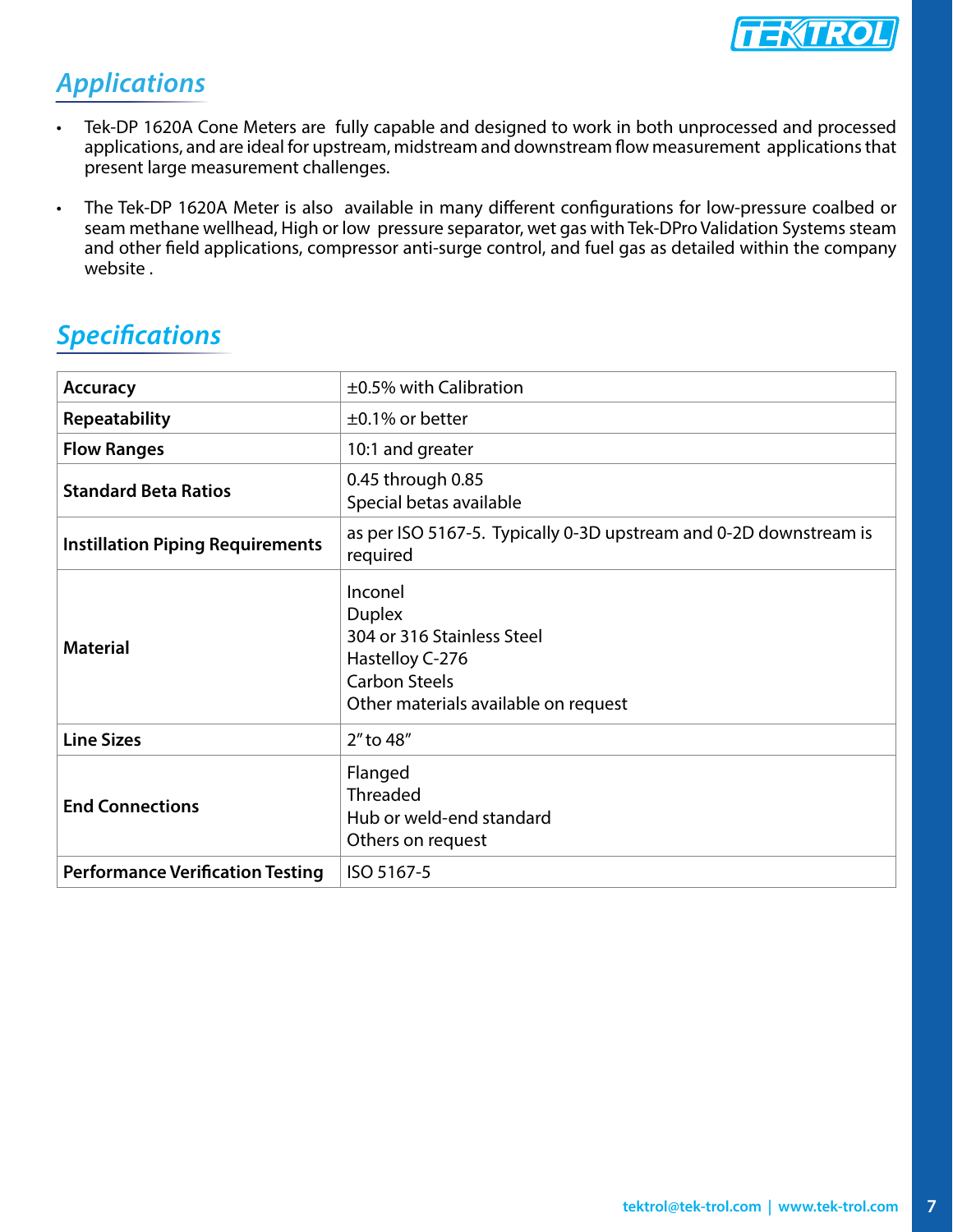![](_page_7_Picture_0.jpeg)

# *Transmitters / Flow Computers*

- 1. Tek-Bar 3110A Explosion Proof Differential Pressure Transmitter
- 2. Tek-Bar 3800E Multivariable Pressure Transmitter
- 3. Tek-Bar 3800XH Multivariable Transmitter
- 4. TEK-FC 8000 Flow Computers

![](_page_7_Picture_6.jpeg)

Fig 6: 3110 A Explosion Proof Differential Pressure Transmitter

![](_page_7_Picture_8.jpeg)

Fig 8: 3800XH Multivariable Transmitter

# *Cone Meter Design*

**Precision Welded (Fixed Design) Conservant Conservant Pressure Pressure Pressure Pressure Pressure Pressure Pressure Pressure Pressure Pressure Pressure Pressure Pressure Pressure Pressure Pressure Pressure Pressure Pre** 

![](_page_7_Picture_12.jpeg)

Fig 7: 3800E Multivariable Pressure Transmitter

![](_page_7_Picture_14.jpeg)

Fig 9: LEK-FC 8000 Flow Computers

![](_page_7_Picture_16.jpeg)

**Field Replaceable Body**

![](_page_7_Picture_18.jpeg)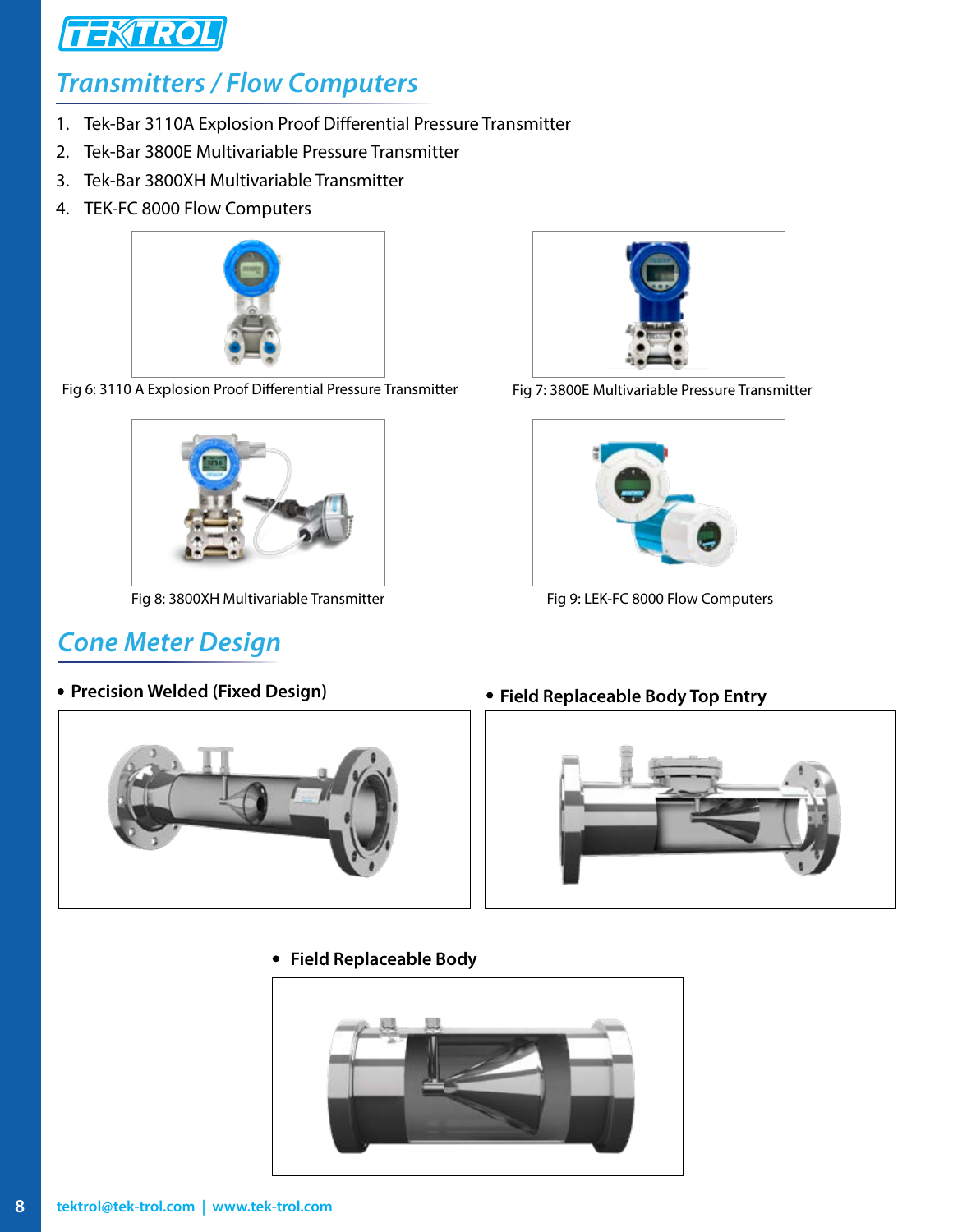![](_page_8_Picture_0.jpeg)

# *Dimensional Drawings*

### **Beveled End**

![](_page_8_Figure_3.jpeg)

### Fig 10: Beveled End

| <b>Size</b><br>in (mm) | L<br>in/mm)               | Α<br>in (mm)            | В<br>in (mm)              |
|------------------------|---------------------------|-------------------------|---------------------------|
| 2''(50)                | 10 1/2" (262.5)           | 4 $\frac{1}{4}$ " (105) | 2 %" (53.125)             |
| 3''(80)                | 12 1/2" (312.5)           | 4 1/4" (105)            | 2 %" (53.125)             |
| 4''(100)               | $15\frac{1}{2}$ " (387.5) | 5''(122.5)              | 2 %" (53.125)             |
| 6''(150)               | 19 ¼" (482.5)             | 5 ¼" (132.5)            | 2 %" (53.125)             |
| 8''(200)               | 22 1/2" (565.5)           | 5 3/4" (145)            | 2 %" (53.125)             |
| 10''(250)              | 28" (700)                 | 6 1/4" (155)            | 2 %" (53.125)             |
| 12" (300)              | 31''(775)                 | 6 1/2" (160             | $2\frac{1}{8}$ " (53.125) |

## **Raised-Face Slip on Flange**

![](_page_8_Figure_7.jpeg)

Fig 11: Raised-Face Slip on Flange

**\*Note:** All TEK-TROL Cone Meters have support gussets (See Dimension Charts on next page)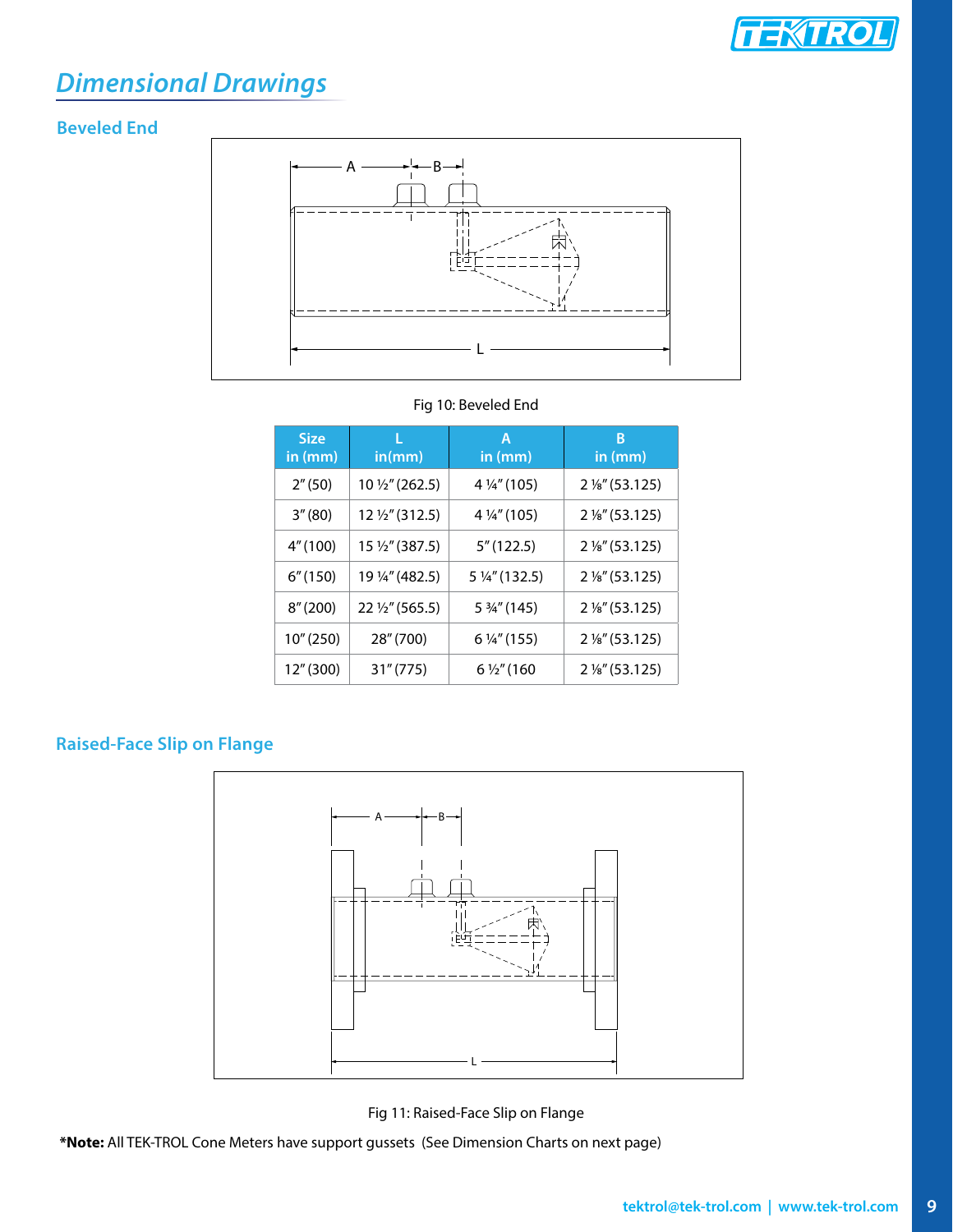![](_page_9_Picture_0.jpeg)

| Size in        |                           | 150# RF/SO             |                             |                           | 300# RF/ SO               |                 | 600# RF/ SO               |                          |               |  |  |
|----------------|---------------------------|------------------------|-----------------------------|---------------------------|---------------------------|-----------------|---------------------------|--------------------------|---------------|--|--|
| inches<br>(mm) | in (mm)                   | A<br>in $(mm)$         | $\overline{B}$<br>in $(mm)$ | L<br>in $(mm)$            | $\overline{A}$<br>in (mm) | B.<br>in $(mm)$ | in (mm)                   | A<br>in (mm)             | B<br>in (mm)  |  |  |
| 2''(50)        | 11''(275)                 | $4\frac{1}{2}$ (112.5) | 2 %" (53.125)               | 11''(275)                 | $4\frac{1}{2}$ (112.5)    | 2 %" (53.125)   | 11''(275)                 | $4\frac{1}{2}$ (112.5)   | 2 %" (53.125) |  |  |
| 3''(80)        | 13" (322.5)               | $4\frac{1}{2}$ (110)   | 2 %" (53.125)               | 13" (322.5)               | $4\frac{1}{2}$ (110)      | 2 %" (53.125)   | 13" (322.5)               | $4\frac{1}{2}$ " (110)   | 2 %" (53.125) |  |  |
| 4" (100)       | 16" (400)                 | 5''(127.5)             | 2 %" (53.125)               | 16" (400)                 | 5''(127.5)                | 2 %" (53.125)   | 16" (400)                 | 5''(127.5)               | 2 %" (53.125) |  |  |
| 6''(150)       | 19 3/4" (495)             | $5\frac{1}{2}$ (140)   | 2 %" (53.125)               | 19 3/4" (495)             | $5\frac{1}{2}$ (140)      | 2 %" (53.125)   | 19 3/4" (495)             | $5\frac{1}{2}$ (140)     | 2 %" (53.125) |  |  |
| 8''(200)       | 22 3/4" (570)             | 6''(152.5)             | 2 %" (53.125)               | 22 3/4" (570)             | 6''(152.5)                | 2 %" (53.125)   | 22 3/4" (570)             | 6''(152.5)               | 2 %" (53.125) |  |  |
| 10" (250)      | 28 1/2" (712.5)           | $6\frac{1}{2}$ (162.5) | 2 %" (53.125)               | 28 1/2" (712.5)           | $6\frac{1}{2}$ " (162.5)  | 2 %" (53.125)   | 28 1/2" (712.5)           | $6\frac{1}{2}$ " (162.5) | 2 %" (53.125) |  |  |
| 12" (300)      | $31\frac{1}{2}$ " (787.5) | $6\frac{1}{2}$ " (165) | 2 %" (53.125)               | $31\frac{1}{2}$ " (787.5) | $6\frac{1}{2}$ " (165)    | 2 %" (53.125)   | $31\frac{1}{2}$ " (787.5) | $6\frac{1}{2}$ " (165)   | 2 %" (53.125) |  |  |

### **Raised-Face Weld Neck**

![](_page_9_Figure_3.jpeg)

### Fig 12: Raised-Face Weld Neck

| Size in        |                 | 150# RF/ SO            |                           |                         | 300# RF/ SO                 |                | 600# RF/SO       |                        |                |  |  |
|----------------|-----------------|------------------------|---------------------------|-------------------------|-----------------------------|----------------|------------------|------------------------|----------------|--|--|
| inches<br>(mm) | in $(mm)$       | A<br>in $(mm)$         | B<br>in $(mm)$            | in $(mm)$               | $\overline{A}$<br>in $(mm)$ | B<br>in $(mm)$ | in $(mm)$        | A<br>in (mm)           | B<br>in $(mm)$ |  |  |
| 2''(50)        | 15 1/2" (387.5) | 6 3/4" (167.5)         | 2 %" (53.125)             | 16''(400)               | 7''(175)                    | 2 %" (53.125)  | 16 3/4" (420)    | $7\frac{1}{2}$ " (185) | 2 %" (53.125)  |  |  |
| 3''(80)        | 18" (450)       | 7''(175)               | $2\frac{1}{8}$ " (53.125) | 18 3/4" (470)           | 7 $\frac{1}{4}$ (182.5)     | 2 %" (53.125)  | 19 1/2" (487.5)  | 7 3/4" (192.5)         | 2 %" (53.125)  |  |  |
| 4" (100)       | 21 1/2" (537.5) | 8''(197.5)             | 2 %" (53.125)             | $22\frac{1}{2}$ " (565) | 8 1/4" (207.5)              | 2 %" (53.125)  | 25''(625)        | $9\frac{1}{2}$ " (240) | 2 %" (53.125)  |  |  |
| 6''(150)       | 26 1/4" (657.5) | 8 3/4" (220)           | $2\frac{1}{8}$ " (53.125) | 27''(675)               | $9\frac{1}{4}$ " (230)      | 2 %" (53.125)  | 29" (725)        | 10 ¼" (255)            | 2 %" (53.125)  |  |  |
| 8''(200)       | 30 1/4" (757.5) | $9\frac{3}{4}$ " (245) | $2\frac{1}{8}$ " (53.125) | 31''(775)               | 10 1/4" (255)               | 2 %" (53.125)  | 33 1/4" (832.5)  | 11 1/4" (282.5)        | 2 %" (53.125)  |  |  |
| 10''(250)      | 36" (900)       | 10 1/4" (255)          | 2 %" (53.125)             | 37 1/4" (930)           | 10 3/4" (270)               | 2 %" (53.125)  | 40 1/2" (1012.5) | 12 1/2" (312.5)        | 2 %" (53.125)  |  |  |
| 12''(300)      | 40" (1000)      | 11''(272.5)            | 2 %" (53.125)             | 41 1/4" (1032.5)        | $11\frac{1}{2}$ " (287.5)   | 2 %" (53.125)  | 43 3/4" (1095)   | 12 3/4" (320)          | 2 %" (53.125)  |  |  |

**\* Note:** Final dimensions should be confirmed at time of order.

**\*Note:** Dimensions are subject to vary at time of manufacturing based on final Beta selected. Dimensional drawing with a final engineering sizing sheet will be provided within 1-2 weeks of order acceptance.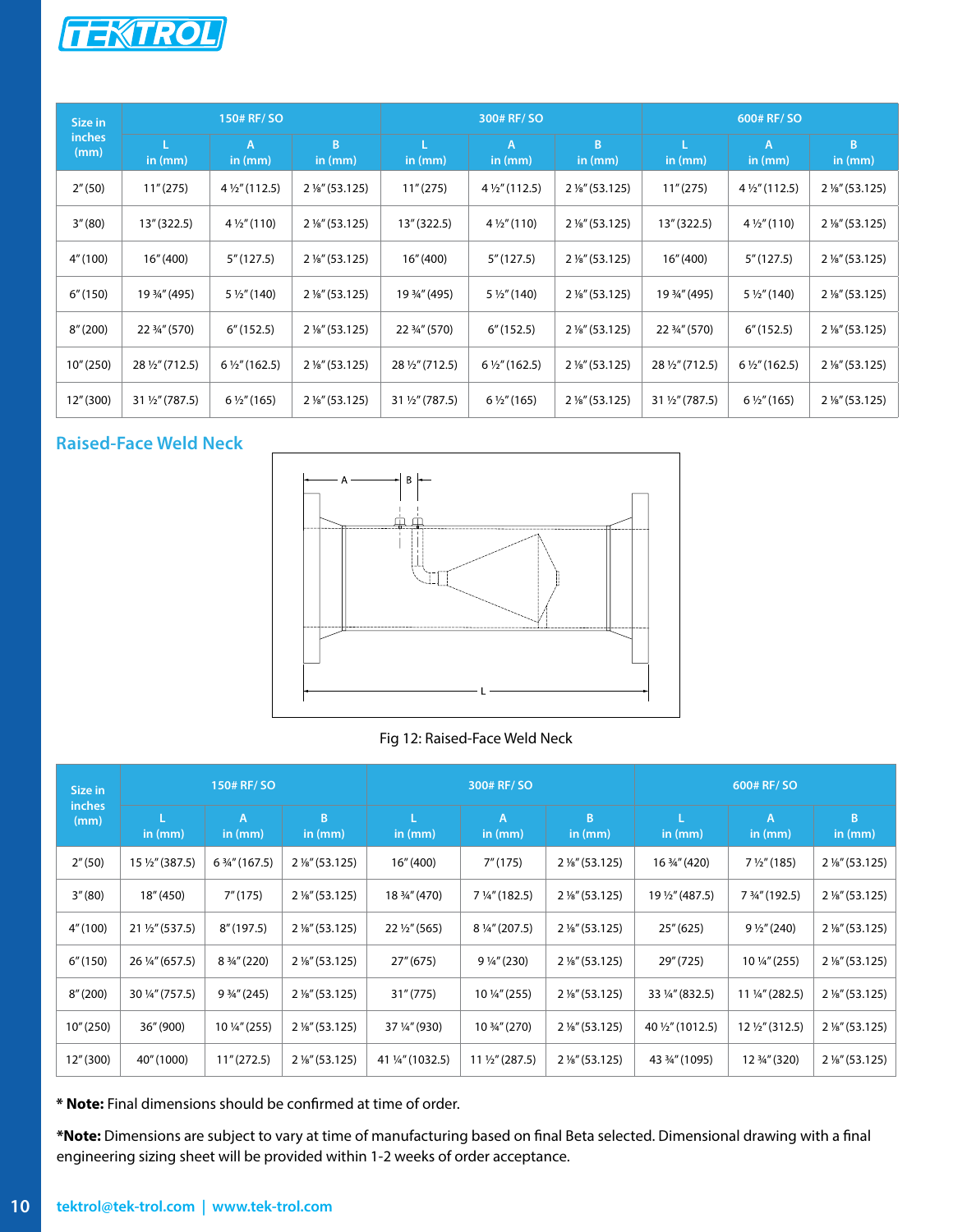![](_page_10_Picture_0.jpeg)

# *Process Connections*

### 1. Flange

![](_page_10_Picture_3.jpeg)

Fig 13: Flange process connection

# 2. Hub

![](_page_10_Figure_6.jpeg)

### 3. Union

![](_page_10_Picture_8.jpeg)

Fig 15: Union process connection

![](_page_10_Figure_10.jpeg)

![](_page_10_Picture_11.jpeg)

### Fig 16: Wafer process connection

![](_page_10_Figure_13.jpeg)

![](_page_10_Picture_14.jpeg)

Fig 17: Threaded process connection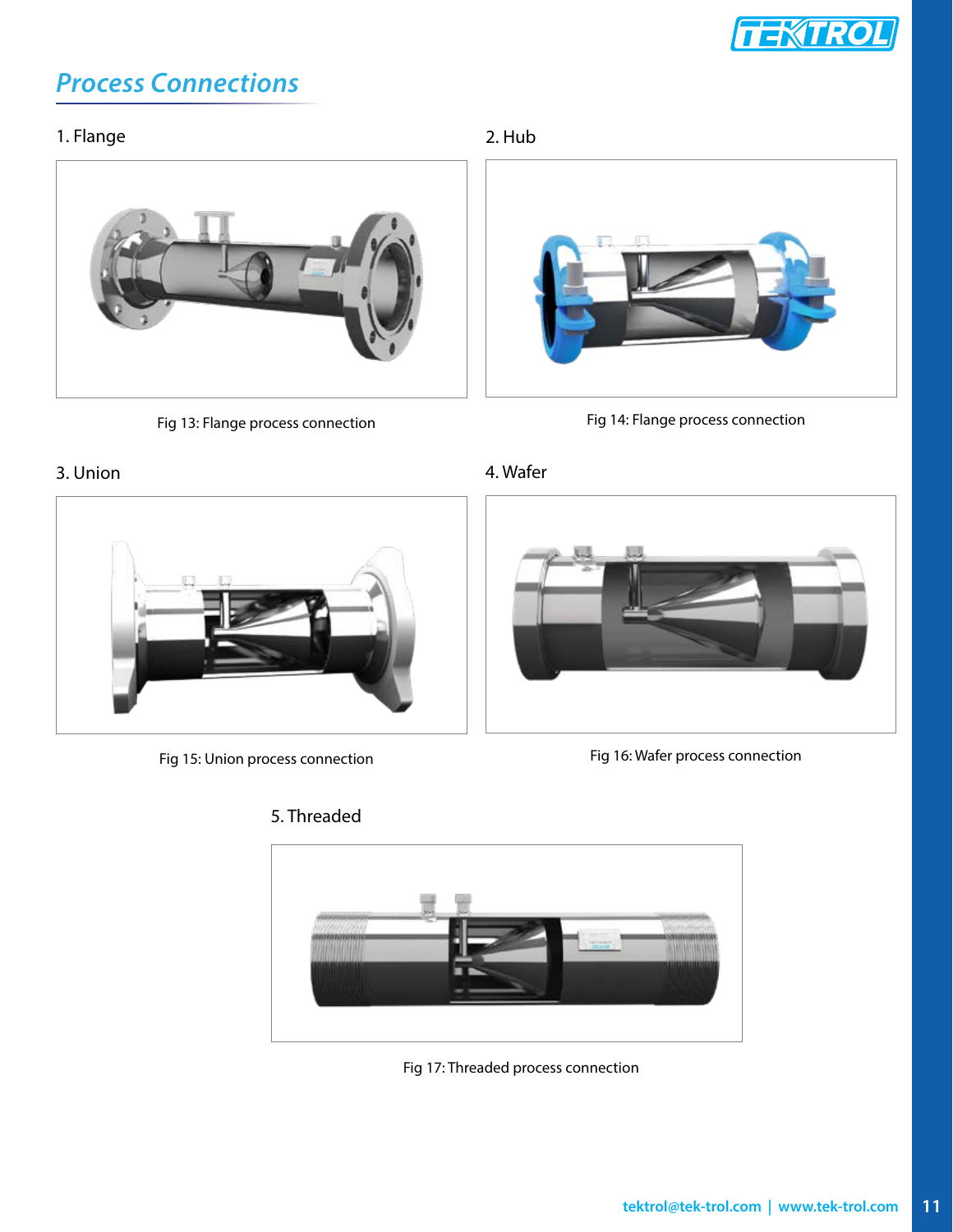![](_page_11_Picture_0.jpeg)

# *Model Chart*

| Example              | <b>Tek-DP 1620A</b> | 0050 | $\mathsf D$ | 01                     | $\mathsf A$ | 01 | CO | $\mathsf D$ | $00\,$ | 03 | $\mathsf A$ | $\mathsf{XX}$ | $\mathsf{A}$ | 01 | $\boldsymbol{\mathsf{A}}$ | <b>MTR</b> | Tek-DP 1620A-0050-D-01-A-01-C0-D-<br>00-03-A-XX-A-01-A |
|----------------------|---------------------|------|-------------|------------------------|-------------|----|----|-------------|--------|----|-------------|---------------|--------------|----|---------------------------|------------|--------------------------------------------------------|
| Series               | Tek-DP 1620A        |      |             |                        |             |    |    |             |        |    |             |               |              |    |                           |            | Cone Meter                                             |
|                      |                     | 0015 |             |                        |             |    |    |             |        |    |             |               |              |    |                           |            | 1/2" (only available for wafer)                        |
|                      |                     | 0020 |             |                        |             |    |    |             |        |    |             |               |              |    |                           |            | 3/4" (only available for wafer)                        |
|                      |                     | 0025 |             |                        |             |    |    |             |        |    |             |               |              |    |                           |            | 1" (only available for wafer)                          |
|                      |                     | 0040 |             |                        |             |    |    |             |        |    |             |               |              |    |                           |            | 1.5"                                                   |
|                      |                     | 0050 |             |                        |             |    |    |             |        |    |             |               |              |    |                           |            | $2^{\prime\prime}$                                     |
|                      |                     | 0065 |             |                        |             |    |    |             |        |    |             |               |              |    |                           |            | $2\,\mathrm{\%}$                                       |
|                      |                     | 0080 |             |                        |             |    |    |             |        |    |             |               |              |    |                           |            | $3"$                                                   |
|                      |                     | 0100 |             |                        |             |    |    |             |        |    |             |               |              |    |                           |            | $4"$                                                   |
|                      |                     | 0150 |             |                        |             |    |    |             |        |    |             |               |              |    |                           |            | $6"$                                                   |
|                      |                     | 0200 |             |                        |             |    |    |             |        |    |             |               |              |    |                           |            | $8"$                                                   |
| Size                 |                     | 0250 |             |                        |             |    |    |             |        |    |             |               |              |    |                           |            | $10"$                                                  |
|                      |                     | 0300 |             |                        |             |    |    |             |        |    |             |               |              |    |                           |            | 12"                                                    |
|                      |                     | 0350 |             |                        |             |    |    |             |        |    |             |               |              |    |                           |            | 14"                                                    |
|                      |                     | 0400 |             |                        |             |    |    |             |        |    |             |               |              |    |                           |            | 16"                                                    |
|                      |                     | 0450 |             |                        |             |    |    |             |        |    |             |               |              |    |                           |            | 18"                                                    |
|                      |                     | 0500 |             |                        |             |    |    |             |        |    |             |               |              |    |                           |            | $20"$                                                  |
|                      |                     | 0600 |             |                        |             |    |    |             |        |    |             |               |              |    |                           |            | 24"                                                    |
|                      |                     | 0700 |             |                        |             |    |    |             |        |    |             |               |              |    |                           |            | $28"$                                                  |
|                      |                     | 0800 |             |                        |             |    |    |             |        |    |             |               |              |    |                           |            | 32"                                                    |
|                      |                     | 0900 |             |                        |             |    |    |             |        |    |             |               |              |    |                           |            | 36"                                                    |
|                      |                     | 1200 |             |                        |             |    |    |             |        |    |             |               |              |    |                           |            | 48"                                                    |
|                      |                     |      | A           |                        |             |    |    |             |        |    |             |               |              |    |                           |            | Carbon Steel (Standard)                                |
|                      |                     |      | B           |                        |             |    |    |             |        |    |             |               |              |    |                           |            | Low Temp CS                                            |
|                      |                     |      | C           |                        |             |    |    |             |        |    |             |               |              |    |                           |            | 304L SS                                                |
|                      |                     |      | D           |                        |             |    |    |             |        |    |             |               |              |    |                           |            | 316L SS (Standard)                                     |
|                      |                     |      | E           |                        |             |    |    |             |        |    |             |               |              |    |                           |            | Duplex 2205                                            |
| <b>Meter Body</b>    |                     |      | F           |                        |             |    |    |             |        |    |             |               |              |    |                           |            |                                                        |
|                      |                     |      |             |                        |             |    |    |             |        |    |             |               |              |    |                           |            | Duplex 2507                                            |
|                      |                     |      | G           |                        |             |    |    |             |        |    |             |               |              |    |                           |            | Chromemoly CrMo P11                                    |
|                      |                     |      | н           |                        |             |    |    |             |        |    |             |               |              |    |                           |            | Chromemoly CrMo P22                                    |
|                      |                     |      | J.          |                        |             |    |    |             |        |    |             |               |              |    |                           |            | Inconel Cladding                                       |
|                      |                     |      | $\mathsf X$ |                        |             |    |    |             |        |    |             |               |              |    |                           |            | Special                                                |
|                      |                     |      |             | 01                     |             |    |    |             |        |    |             |               |              |    |                           |            | STD (Standard Pipe Schedule)                           |
|                      |                     |      |             | 02                     |             |    |    |             |        |    |             |               |              |    |                           |            | <b>10S</b>                                             |
|                      |                     |      |             | 03                     |             |    |    |             |        |    |             |               |              |    |                           |            | 10                                                     |
|                      |                     |      |             | 04                     |             |    |    |             |        |    |             |               |              |    |                           |            | 20                                                     |
|                      |                     |      |             | 05                     |             |    |    |             |        |    |             |               |              |    |                           |            | 30                                                     |
|                      |                     |      |             | 06                     |             |    |    |             |        |    |             |               |              |    |                           |            | 40S                                                    |
| <b>Pipe Schedule</b> |                     |      |             | 07                     |             |    |    |             |        |    |             |               |              |    |                           |            | 40                                                     |
|                      |                     |      |             | 08                     |             |    |    |             |        |    |             |               |              |    |                           |            | 80S                                                    |
|                      |                     |      |             | 09                     |             |    |    |             |        |    |             |               |              |    |                           |            | 80                                                     |
|                      |                     |      |             | 10                     |             |    |    |             |        |    |             |               |              |    |                           |            | 120                                                    |
|                      |                     |      |             | 11                     |             |    |    |             |        |    |             |               |              |    |                           |            | 160                                                    |
|                      |                     |      |             | 12                     |             |    |    |             |        |    |             |               |              |    |                           |            | <b>Extra Strong</b>                                    |
|                      |                     |      |             | 13                     |             |    |    |             |        |    |             |               |              |    |                           |            | XX Strong                                              |
|                      |                     |      |             | $\mathsf{X}\mathsf{X}$ |             |    |    |             |        |    |             |               |              |    |                           |            | Special                                                |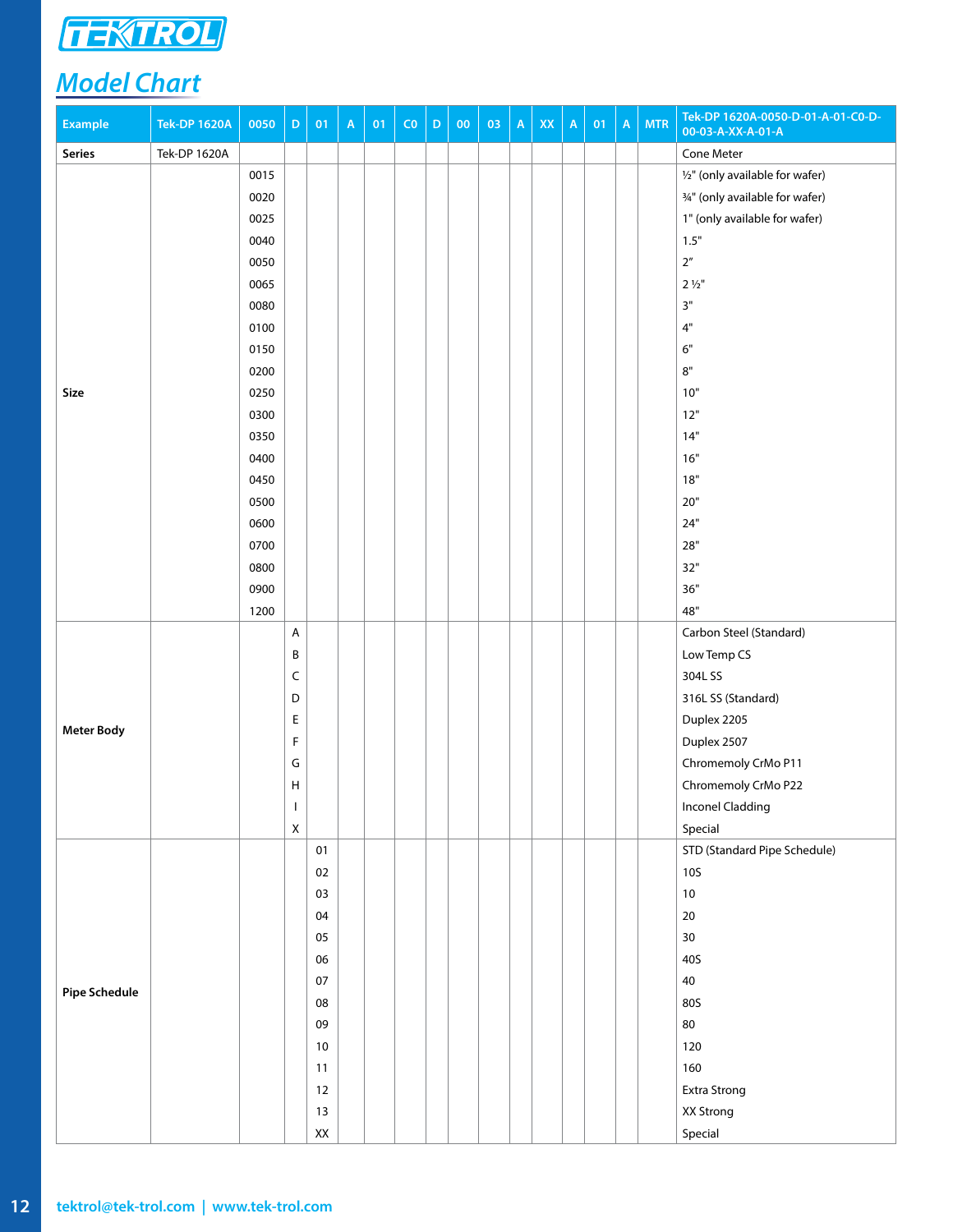![](_page_12_Picture_0.jpeg)

|                                    |  |  | A            |    |                |              |    |    |  |  |  | Raised Face Slip On            |
|------------------------------------|--|--|--------------|----|----------------|--------------|----|----|--|--|--|--------------------------------|
|                                    |  |  | В            |    |                |              |    |    |  |  |  | Raised Face Weld Neck          |
|                                    |  |  | C            |    |                |              |    |    |  |  |  | RTJ Slip On                    |
|                                    |  |  | D            |    |                |              |    |    |  |  |  | RTJ Weld Neck                  |
|                                    |  |  | Е            |    |                |              |    |    |  |  |  | Hubs                           |
| Process                            |  |  | F            |    |                |              |    |    |  |  |  | API                            |
| Connection                         |  |  | G            |    |                |              |    |    |  |  |  | <b>Beveled End</b>             |
|                                    |  |  | H            |    |                |              |    |    |  |  |  | Socket                         |
|                                    |  |  | $\mathbf{I}$ |    |                |              |    |    |  |  |  | NPTF (Up to 3")                |
|                                    |  |  | W            |    |                |              |    |    |  |  |  | Wafer Style (Up to 4")         |
|                                    |  |  | $\sf U$      |    |                |              |    |    |  |  |  | Union                          |
|                                    |  |  | $\mathsf X$  |    |                |              |    |    |  |  |  | Special                        |
|                                    |  |  |              | 01 |                |              |    |    |  |  |  | 150#                           |
|                                    |  |  |              | 02 |                |              |    |    |  |  |  | 300#                           |
|                                    |  |  |              | 03 |                |              |    |    |  |  |  | 600#                           |
|                                    |  |  |              | 04 |                |              |    |    |  |  |  | 900#                           |
|                                    |  |  |              | 05 |                |              |    |    |  |  |  | 1500#                          |
| Pressure<br>Rating                 |  |  |              | 06 |                |              |    |    |  |  |  | 2500#                          |
|                                    |  |  |              |    |                |              |    |    |  |  |  |                                |
|                                    |  |  |              | 07 |                |              |    |    |  |  |  | 3000# (NPT)                    |
|                                    |  |  |              | 08 |                |              |    |    |  |  |  | 10K (API/Hubs)                 |
|                                    |  |  |              | 09 |                |              |    |    |  |  |  | 15K (API/Hubs)                 |
|                                    |  |  |              | XX |                |              |    |    |  |  |  | Special                        |
|                                    |  |  |              |    | C <sub>0</sub> |              |    |    |  |  |  | <b>Fixed Cone</b>              |
|                                    |  |  |              |    | C1             |              |    |    |  |  |  | Field Replaceable Body or Beta |
| <b>Cone Type</b>                   |  |  |              |    | C <sub>2</sub> |              |    |    |  |  |  | Field Replaceable Top Entry    |
|                                    |  |  |              |    | W <sub>3</sub> |              |    |    |  |  |  | Field Replacable Cone          |
|                                    |  |  |              |    | W <sub>0</sub> |              |    |    |  |  |  | Fixed Cone (Vertical Up Flow)  |
|                                    |  |  |              |    |                | $\mathsf{A}$ |    |    |  |  |  | Carbon Steel                   |
|                                    |  |  |              |    |                | В            |    |    |  |  |  | Low Temp CS                    |
|                                    |  |  |              |    |                | C            |    |    |  |  |  | 304L SS                        |
|                                    |  |  |              |    |                | D            |    |    |  |  |  | 316L SS (Standard)             |
| Cone                               |  |  |              |    |                | Ε            |    |    |  |  |  | Duplex 2205                    |
| <b>Material of</b><br>Construction |  |  |              |    |                | F            |    |    |  |  |  | Duplex 2507                    |
|                                    |  |  |              |    |                | G            |    |    |  |  |  | Chromemoly CrMo P11            |
|                                    |  |  |              |    |                | H            |    |    |  |  |  | Chromemoly CrMo P22            |
|                                    |  |  |              |    |                | T            |    |    |  |  |  | Inconel Cladding               |
|                                    |  |  |              |    |                | $\mathsf X$  |    |    |  |  |  | Special                        |
|                                    |  |  |              |    |                |              | 00 |    |  |  |  | Cone Taps                      |
| <b>Tap Location</b>                |  |  |              |    |                |              | 01 |    |  |  |  | Pipe Taps                      |
|                                    |  |  |              |    |                |              |    |    |  |  |  |                                |
|                                    |  |  |              |    |                |              | X  |    |  |  |  | Special<br>$1/4"$              |
|                                    |  |  |              |    |                |              |    | 01 |  |  |  |                                |
|                                    |  |  |              |    |                |              |    | 02 |  |  |  | $3/8"$                         |
| <b>Pressure Taps</b>               |  |  |              |    |                |              |    | 03 |  |  |  | $1/2$ "                        |
| Size                               |  |  |              |    |                |              |    | 04 |  |  |  | $3/4$ "                        |
|                                    |  |  |              |    |                |              |    | 05 |  |  |  | $1"$                           |
|                                    |  |  |              |    |                |              |    | XX |  |  |  | Special                        |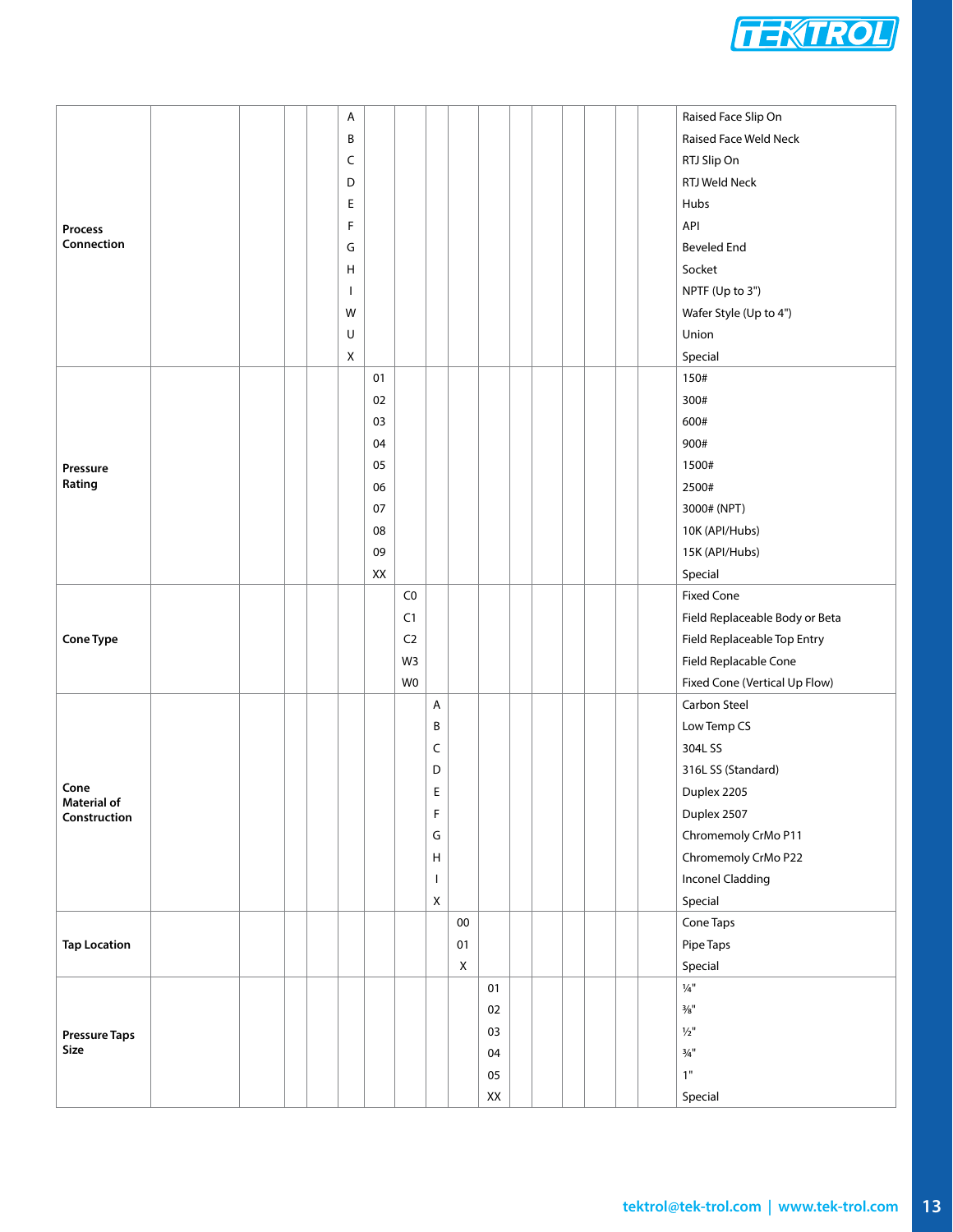![](_page_13_Picture_0.jpeg)

|                                        |  |  |  |  |  | A      |    |   |    |   |                  | 3000psi NPT                                      |
|----------------------------------------|--|--|--|--|--|--------|----|---|----|---|------------------|--------------------------------------------------|
|                                        |  |  |  |  |  | B      |    |   |    |   |                  | 6000psi NPT                                      |
|                                        |  |  |  |  |  | C      |    |   |    |   |                  | 3000psi Socket                                   |
| <b>Pressure Tap</b>                    |  |  |  |  |  | D      |    |   |    |   |                  | 6000psi Socket                                   |
| Style                                  |  |  |  |  |  | F      |    |   |    |   |                  | Flanged - Direct Mount                           |
|                                        |  |  |  |  |  | н      |    |   |    |   |                  | Hubs                                             |
|                                        |  |  |  |  |  | $\vee$ |    |   |    |   |                  | Valves                                           |
|                                        |  |  |  |  |  | X      |    |   |    |   |                  | Special                                          |
|                                        |  |  |  |  |  |        | 01 |   |    |   |                  | 0.45                                             |
|                                        |  |  |  |  |  |        | 02 |   |    |   |                  | 0.50                                             |
|                                        |  |  |  |  |  |        |    |   |    |   |                  |                                                  |
|                                        |  |  |  |  |  |        | 03 |   |    |   |                  | 0.55                                             |
| Beta                                   |  |  |  |  |  |        | 04 |   |    |   |                  | 0.60                                             |
|                                        |  |  |  |  |  |        | 05 |   |    |   |                  | 0.65                                             |
|                                        |  |  |  |  |  |        | 06 |   |    |   |                  | 0.70                                             |
|                                        |  |  |  |  |  |        | 07 |   |    |   |                  | 0.75                                             |
|                                        |  |  |  |  |  |        | XX |   |    |   |                  | Special                                          |
|                                        |  |  |  |  |  |        |    | A |    |   |                  | None                                             |
| <b>Additional</b><br><b>Meter Taps</b> |  |  |  |  |  |        |    | В |    |   |                  | Temperature Tap (3D)                             |
| (D/S)                                  |  |  |  |  |  |        |    | C |    |   |                  | Validation/Diagnostic Tap (6D)                   |
|                                        |  |  |  |  |  |        |    | X |    |   |                  | Special                                          |
|                                        |  |  |  |  |  |        |    |   | 01 |   |                  | None (Customer Supplied)                         |
|                                        |  |  |  |  |  |        |    |   | 02 |   |                  | Tek-Bar 3110 (Liquids) - Smart DP                |
| Flow                                   |  |  |  |  |  |        |    |   | 03 |   |                  | Tek-Bar 3800 (MVT Steam &<br>Compressed Gases)   |
| Transmitters /<br>Computers            |  |  |  |  |  |        |    |   | 04 |   |                  | Tek-FC 8000 (Natural Gas - Flow<br>Computer)     |
|                                        |  |  |  |  |  |        |    |   | 05 |   |                  | TekValsys DPRO (Insitu Flow Validation)          |
|                                        |  |  |  |  |  |        |    |   | 06 |   |                  | TekValsys DPRO WFGM (Wet Gas)                    |
|                                        |  |  |  |  |  |        |    |   | XX |   |                  | Special                                          |
|                                        |  |  |  |  |  |        |    |   |    | Α |                  | Dry (ISO 5167)                                   |
|                                        |  |  |  |  |  |        |    |   |    | B |                  | Water                                            |
| Calibration                            |  |  |  |  |  |        |    |   |    | C |                  | Air                                              |
|                                        |  |  |  |  |  |        |    |   |    | D |                  | Multiphase                                       |
|                                        |  |  |  |  |  |        |    |   |    |   |                  |                                                  |
|                                        |  |  |  |  |  |        |    |   |    | X |                  | Special                                          |
|                                        |  |  |  |  |  |        |    |   |    |   | MTR              | Material Test Report EN3.1                       |
|                                        |  |  |  |  |  |        |    |   |    |   | MC               | Material Cert EN2.1                              |
|                                        |  |  |  |  |  |        |    |   |    |   | PMI              | Positive Material Identification (NDE)           |
|                                        |  |  |  |  |  |        |    |   |    |   | COC              | Certificate of Conformity                        |
|                                        |  |  |  |  |  |        |    |   |    |   | <b>HYD</b>       | Hydro Test                                       |
|                                        |  |  |  |  |  |        |    |   |    |   | XRT              | X-Ray                                            |
|                                        |  |  |  |  |  |        |    |   |    |   | <b>DPT</b>       | Dye Penetrant                                    |
|                                        |  |  |  |  |  |        |    |   |    |   | <b>MPT</b>       | <b>Magnetic Particle Testing</b>                 |
| Options                                |  |  |  |  |  |        |    |   |    |   | O <sub>2</sub> C | O2 Cleaned                                       |
|                                        |  |  |  |  |  |        |    |   |    |   | TAG              | SS Tag Plate                                     |
|                                        |  |  |  |  |  |        |    |   |    |   | UMR              | Upstream Meter Run - 1pc                         |
|                                        |  |  |  |  |  |        |    |   |    |   | <b>DMR</b>       | Downstream Meter Run - 2 pc                      |
|                                        |  |  |  |  |  |        |    |   |    |   | FMR              | Meter Run with Flow Conditioner Plate<br>$-2$ pc |
|                                        |  |  |  |  |  |        |    |   |    |   | <b>CDE</b>       | Certified Drawing Electronic (As Built)          |
|                                        |  |  |  |  |  |        |    |   |    |   |                  | Manufacturing Record Book                        |
|                                        |  |  |  |  |  |        |    |   |    |   | MRB              |                                                  |
|                                        |  |  |  |  |  |        |    |   |    |   | <b>DFT</b>       | Dry Film Thickness - Custom Paint Spec           |
|                                        |  |  |  |  |  |        |    |   |    |   | CPC              | <b>Custom Product Code</b>                       |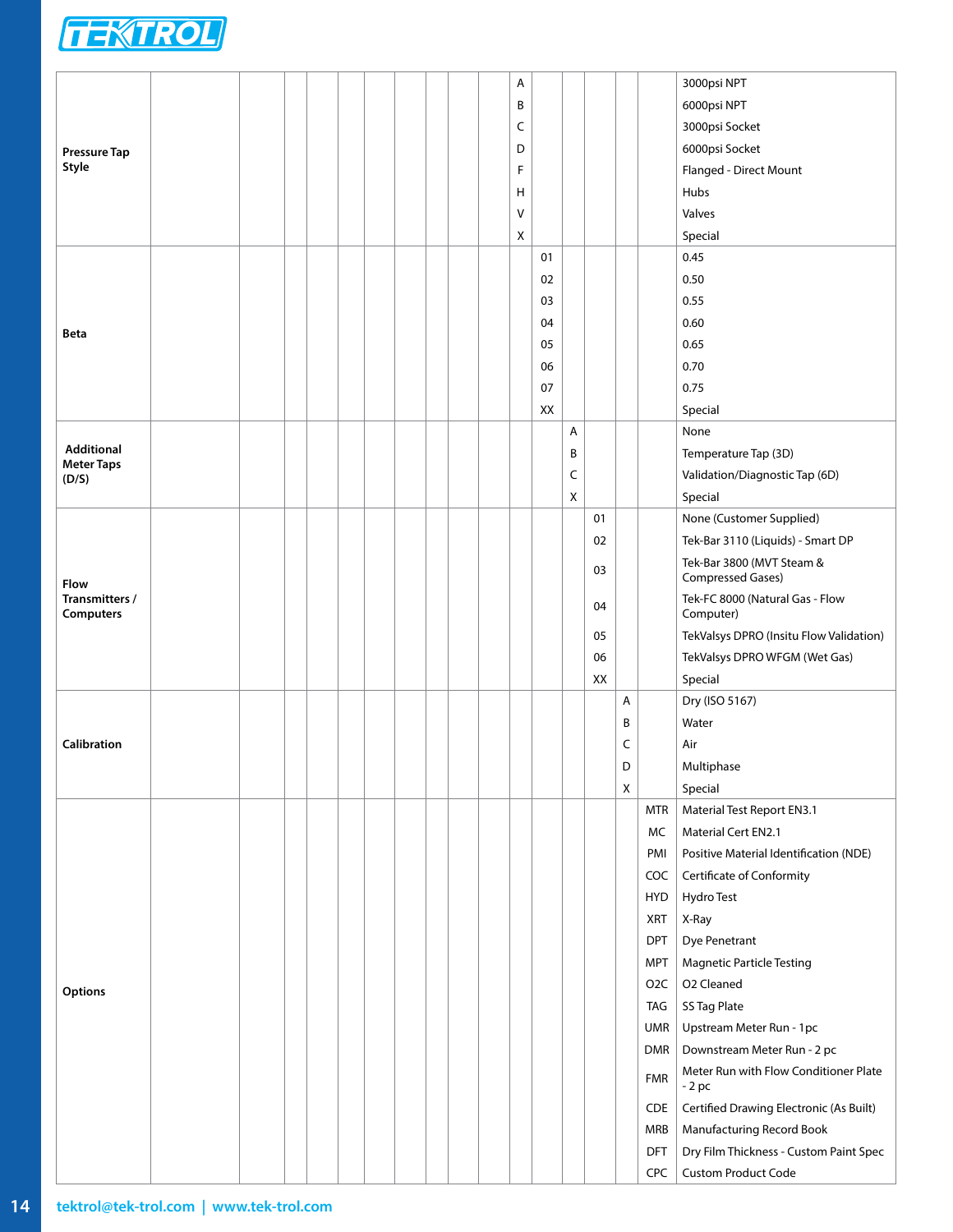![](_page_14_Picture_0.jpeg)

# *Popular Models*

| <b>MODEL NO.</b>                                          | <b>DESCRIPTION</b>                 |  |  |  |  |  |  |  |  |
|-----------------------------------------------------------|------------------------------------|--|--|--|--|--|--|--|--|
| 150# ANSI Raised Face Slip on Flanges (Stainless Steel)   |                                    |  |  |  |  |  |  |  |  |
| 1620A-0050-D-01-A-01-C0-D-00-03-A-XX-A-01-A               | 2" Cone Meter, 316SS, Direct Mount |  |  |  |  |  |  |  |  |
| 1620A-0080-D-01-A-01-C0-D-00-03-A-XX-A-01-A               | 3" Cone Meter, 316SS, Direct Mount |  |  |  |  |  |  |  |  |
| 1620A-0100-D-01-A-01-C0-D-00-03-A-XX-A-01-A               | 4" Cone Meter, 316SS, Direct Mount |  |  |  |  |  |  |  |  |
| 1620A-0150-D-01-A-01-C0-D-00-03-A-XX-A-01-A               | 6" Cone Meter, 316SS, Direct Mount |  |  |  |  |  |  |  |  |
| 300# ANSI Raised Face Weld Neck Flanges (Stainless Steel) |                                    |  |  |  |  |  |  |  |  |
| 1620A-0050-D-01-B-02-C0-D-00-03-A-XX-A-01-A               | 2" Cone Meter, 316SS, Direct Mount |  |  |  |  |  |  |  |  |
| 1620A-0080-D-01-B-02-C0-D-00-03-A-XX-A-01-A               | 3" Cone Meter, 316SS, Direct Mount |  |  |  |  |  |  |  |  |
| 1620A-0100-D-01-B-02-C0-D-00-03-A-XX-A-01-A               | 4" Cone Meter, 316SS, Direct Mount |  |  |  |  |  |  |  |  |
| 1620A-0150-D-01-B-02-C0-D-00-03-A-XX-A-01-A               | 6" Cone Meter, 316SS, Direct Mount |  |  |  |  |  |  |  |  |
| 600# ANSI Raised Face Weld Neck Flanges (Stainless Steel) |                                    |  |  |  |  |  |  |  |  |
| 1620A-0050-D-09-B-03-C0-D-00-03-A-XX-A-01-A               | 2"Cone Meter, 316SS, Direct Mount  |  |  |  |  |  |  |  |  |
| 1620A-0080-D-09-B-03-C0-D-00-03-A-XX-A-01-A               | 3" Cone Meter, 316SS, Direct Mount |  |  |  |  |  |  |  |  |
| 1620A-0100-D-09-B-03-C0-D-00-03-A-XX-A-01-A               | 4" Cone Meter, 316SS, Direct Mount |  |  |  |  |  |  |  |  |
| 1620A-0150-D-09-B-03-C0-D-00-03-A-XX-A-01-A               | 6" Cone Meter, 316SS, Direct Mount |  |  |  |  |  |  |  |  |
| 150# ANSI Raised Face Slip on Flanges (Carbon Steel)      |                                    |  |  |  |  |  |  |  |  |
| 1620A-0050-A-01-A-01-C0-D-00-03-A-XX-A-01-A               | 2" Cone Meter, CS, Direct Mount    |  |  |  |  |  |  |  |  |
| 1620A-0080-A-01-A-01-C0-D-00-03-A-XX-A-01-A               | 3" Cone Meter, CS, Direct Mount    |  |  |  |  |  |  |  |  |
| 1620A-0100-A-01-A-01-C0-D-00-03-A-XX-A-01-A               | 4" Cone Meter, CS, Direct Mount    |  |  |  |  |  |  |  |  |
| 1620A-0150-A-01-A-01-C0-D-00-03-A-XX-A-01-A               | 6" Cone Meter, CS, Direct Mount    |  |  |  |  |  |  |  |  |
| 300# ANSI Raised Face Weld Neck Flanges (Carbon Steel)    |                                    |  |  |  |  |  |  |  |  |
| 1620A-0050-A-01-B-02-C0-D-00-03-A-XX-A-01-A               | 2" Cone Meter, CS, Direct Mount    |  |  |  |  |  |  |  |  |
| 1620A-0080-A-01-B-02-C0-D-00-03-A-XX-A-01-A               | 3" Cone Meter, CS, Direct Mount    |  |  |  |  |  |  |  |  |
| 1620A-0100-A-01-B-02-C0-D-00-03-A-XX-A-01-A               | 4" Cone Meter, CS, Direct Mount    |  |  |  |  |  |  |  |  |
| 1620A-0150-A-01-B-02-C0-D-00-03-A-XX-A-01-A               | 6" Cone Meter, CS, Direct Mount    |  |  |  |  |  |  |  |  |
| 600# ANSI Raised Face Weld Neck Flanges (Carbon Steel)    |                                    |  |  |  |  |  |  |  |  |
| 1620A-0050-D-09-B-03-C0-D-00-03-A-XX-A-01-A               | 2"Cone Meter, CS, Direct Mount     |  |  |  |  |  |  |  |  |
| 1620A-0080-D-09-B-03-C0-D-00-03-A-XX-A-01-A               | 3" Cone Meter, CS, Direct Mount    |  |  |  |  |  |  |  |  |
| 1620A-0100-D-09-B-03-C0-D-00-03-A-XX-A-01-A               | 4" Cone Meter, CS, Direct Mount    |  |  |  |  |  |  |  |  |
| 1620A-0150-D-09-B-03-C0-D-00-03-A-XX-A-01-A               | 6" Cone Meter, CS, Direct Mount    |  |  |  |  |  |  |  |  |